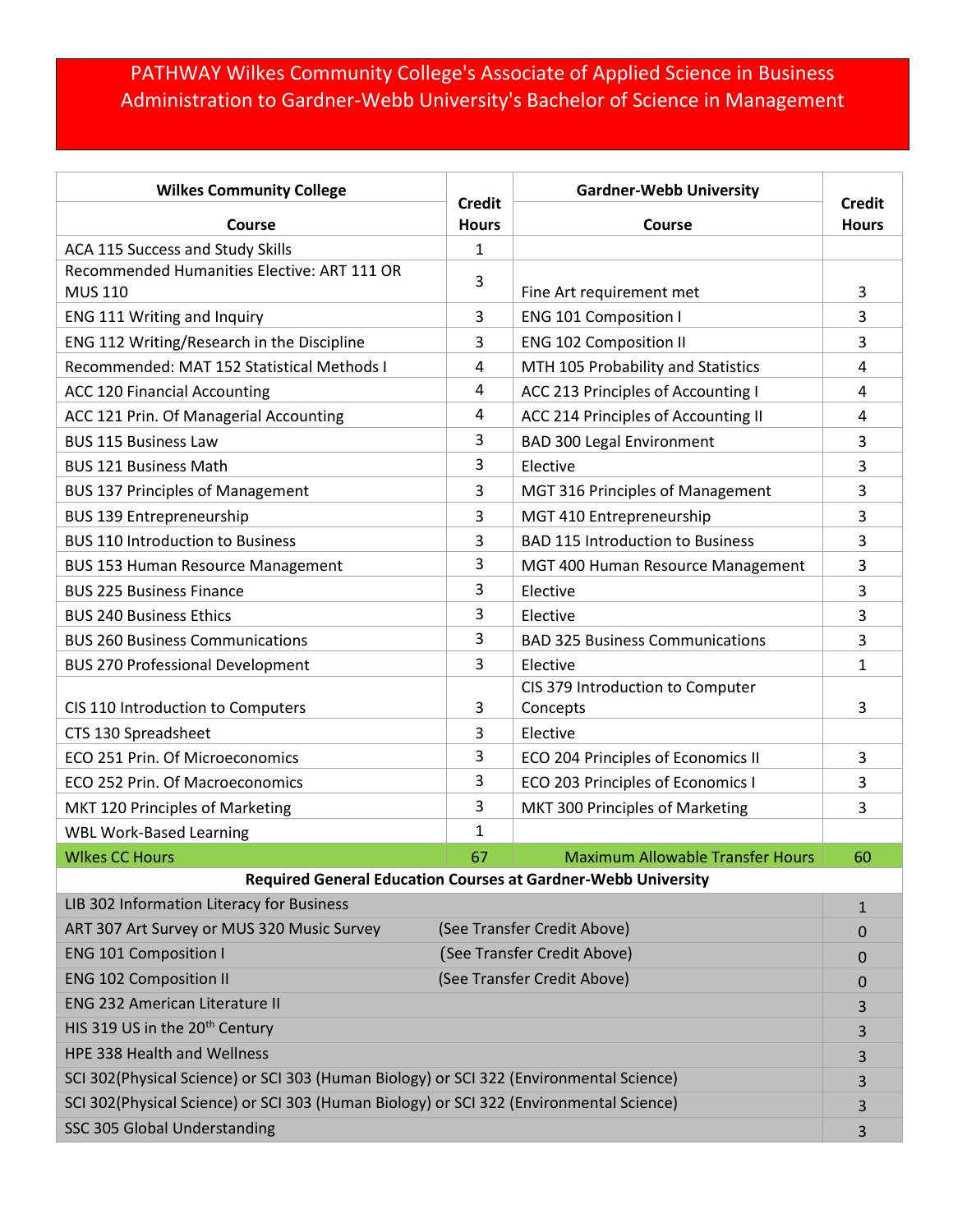| <b>REL 300 Old Testament Survey</b>                 |                             | 3              |  |
|-----------------------------------------------------|-----------------------------|----------------|--|
| REL 301 New Testament Survey                        |                             | 3              |  |
| MTH 105 Probability and Statistics                  | (See Transfer Credit Above) | $\Omega$       |  |
| <b>Required Courses in Management Major</b>         |                             |                |  |
| <b>ACC 213 Accounting Principles 1</b>              | (See Transfer Credit Above) | $\mathbf 0$    |  |
| <b>ACC 214 Accounting Principles II</b>             | (See Transfer Credit Above) | $\overline{0}$ |  |
| <b>BAD 300 Legal Environments of Business</b>       | (See Transfer Credit Above) | $\overline{0}$ |  |
| <b>BAD 304 Applied Business Statistics</b>          |                             | 3              |  |
| BAD 305 Introduction to Management Science          |                             | 3              |  |
| FIN 312 Financial Management                        |                             | 3              |  |
| MKT 300 Principles of Marketing                     | (See Transfer Credit Above) | 0              |  |
| <b>BAD 360 International Business</b>               |                             | 3              |  |
| <b>BAD 480 Business Strategy</b>                    |                             | 3              |  |
| CIS 300 Management Information Systems              |                             | 3              |  |
| ECO 203 Principles of Economics I                   | (See Transfer Credit Above) | $\Omega$       |  |
| ECO 204 Principles of Economics II                  | (See Transfer Credit Above) | $\overline{0}$ |  |
| MGT 316 Principles of Management                    | (See Transfer Credit Above) | $\overline{0}$ |  |
| <b>Management Hours and Electives</b>               |                             |                |  |
| MGT 410 Entrepreneurship                            | (See Transfer Credit Above) | 0              |  |
| <b>MGT 416 Production Operations</b>                |                             | 3              |  |
| MGT 450 Leadership                                  |                             | 3              |  |
| <b>BAD 325 Business Communications Applications</b> | (See Transfer Credit Above) | 0              |  |
| Choose 3 of the following:                          |                             |                |  |
| MGT 400 Human Resource Management                   | (See Transfer Credit Above) | $\overline{0}$ |  |
| MGT 403 Human Behavior In Organization              |                             | 3              |  |
| BAD 340 Integration of Faith in Business            |                             | 3              |  |
| MGT 330 Industrial Supervision and Labor Relations  |                             | 3              |  |
| MKT 440 Sales Management                            |                             | 3              |  |
| <b>General Elective Hours</b>                       |                             | 5              |  |
|                                                     | <b>Gardner-Webb Hours</b>   | 60             |  |
|                                                     | <b>Total Hours</b>          | 120            |  |

## **Academic Guidelines**

1) A student can receive transfer credit for courses according to this list of equivalencies set forth within the attached Transfer Plan. To receive credit for a course, a student must have earned a "C" 2.0 or better in that course. Other courses taken will be evaluated for transfer on a course by course basis by the Gardner-Webb University Registrar Services.

2) Students who do not have transfer credit for ENG 101, will need to register for this course during their first semester.

3) Enrollment in LIB 301 is mandatory each semester until the course is successfully completed.

4) Grades of "C" (2.0) or higher are required on all major courses.

5) A "C minus" or lower will not meet graduation requirements and the course will need to be repeated at GWU.

6) A minimum grade point average of 2.00 on a 4.00 scale is required for graduation on all course work attempted at GWU (see institution GPA).